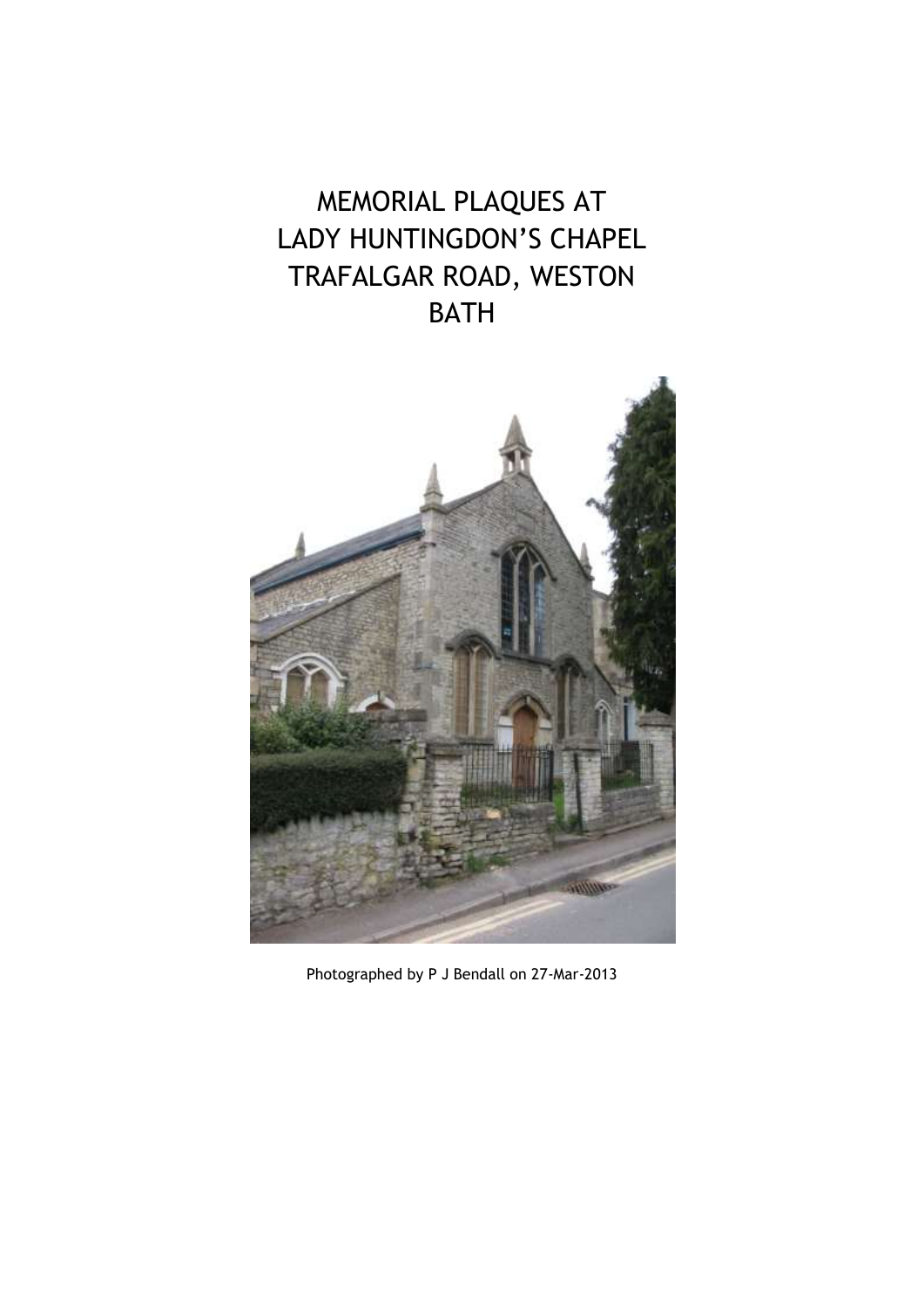The *Bath Chronicle* of Thu 15 Dec 1853 p2 and subsequent weeks had advertisements for "THE NEW CHAPEL AT WESTON, NEAR BATH In the Countess of Huntingdon's Connection, Subscriptions, at Christmas, or New Year's Gifts, will be gratefully received by Mr. NOYES, 7, Bladud Buildings, towards the liquidating of a Debt of £180 still remaining on the Chapel." Following a list of subscriptions "Since the erection of this Chapel, the spirit of hearing the Gospel has been very encouraging, so much so, that an enlargement would be desirable if it could be accomplished. ..."

From the *Bath Chronicle* of Thu 23 Apr 1857: "THE COUNTESS OF HUNTINGDON'S CHAPEL, WESTON, NEAR BATH.**--- (From a Correspondent.) --- About four years ago a nice chapel was erected in Trafalgar Place; two wings have** been lately added, and a new gallery, and a bell turret placed in the front of the elevation. The whole of this addition has been paid for by three friends, but an old debt of £200, including £50 for the organ, still remains to be liquidated. There are two full services conducted in the place of worship on the Lord's Day. In the morning, the Liturgy of the Church of England is read, and a sermon preached by Mr. Noyes, who has, these last five years, regularly resumed at Weston his ministerial labours, which have extended over more than forty-five years. A Sunday adult and juvenile school has been established. A week-day service is also performed gratuitously, in which Rev. John Owen, once a month gives sermons.

From the *Bath Chronicle* of Thu 17 May 1877: "A correspondent informs us that the difficulty, which for some time past has caused a division among the members of the countess of Huntingdon's chapel at Weston, no longer exists, the Rev. W. E. Darby having resigned." However it wasn't until 20 Sep 1877 that a notice in the newspaper stated that "The Rev. W. E. DARBY concludes his Ministrations at the above Chapel on SUNDAY, the 30th inst. in consequence of long continued difficulties between himself and the Managers. From Sunday, the 7th October, the Services will be conducted by various Ministers of the Connexion." Shortly afterwards (11 Oct 1877), an article reported that Rev Darby and his supporters were using the Assembly Rooms for services.

From the *Bath Chronicle* of Sat 12 Apr 1913, reporting on the 100th annual report of the Bath Sunday School Union: "We have no return from the Upper Weston Countess of Huntingdon School, and understand that it is difficult to find teachers for it. As this school was founded by the Union in the first year of its existence, and has been maintained practically ever since, we most sincerely hope that it will be continued. Ninety-nine years ago, at the end of its first year of life, it had sixty scholars." The Sunday School persisted as in May 1925 there was report of Sunday School anniversary services including special singing by the scholars.

From the *Bath Weekly Chronicle and Herald* of Sat 30 Jun 1945, the chapel had been certified according to law as a place of meeting for religious worship in December 1856 and that it had just been registered for the solemnisation of marriages. "This has been done in order to provide for returning members of H.M. Forces living at Upper Weston who wish to get married there ..."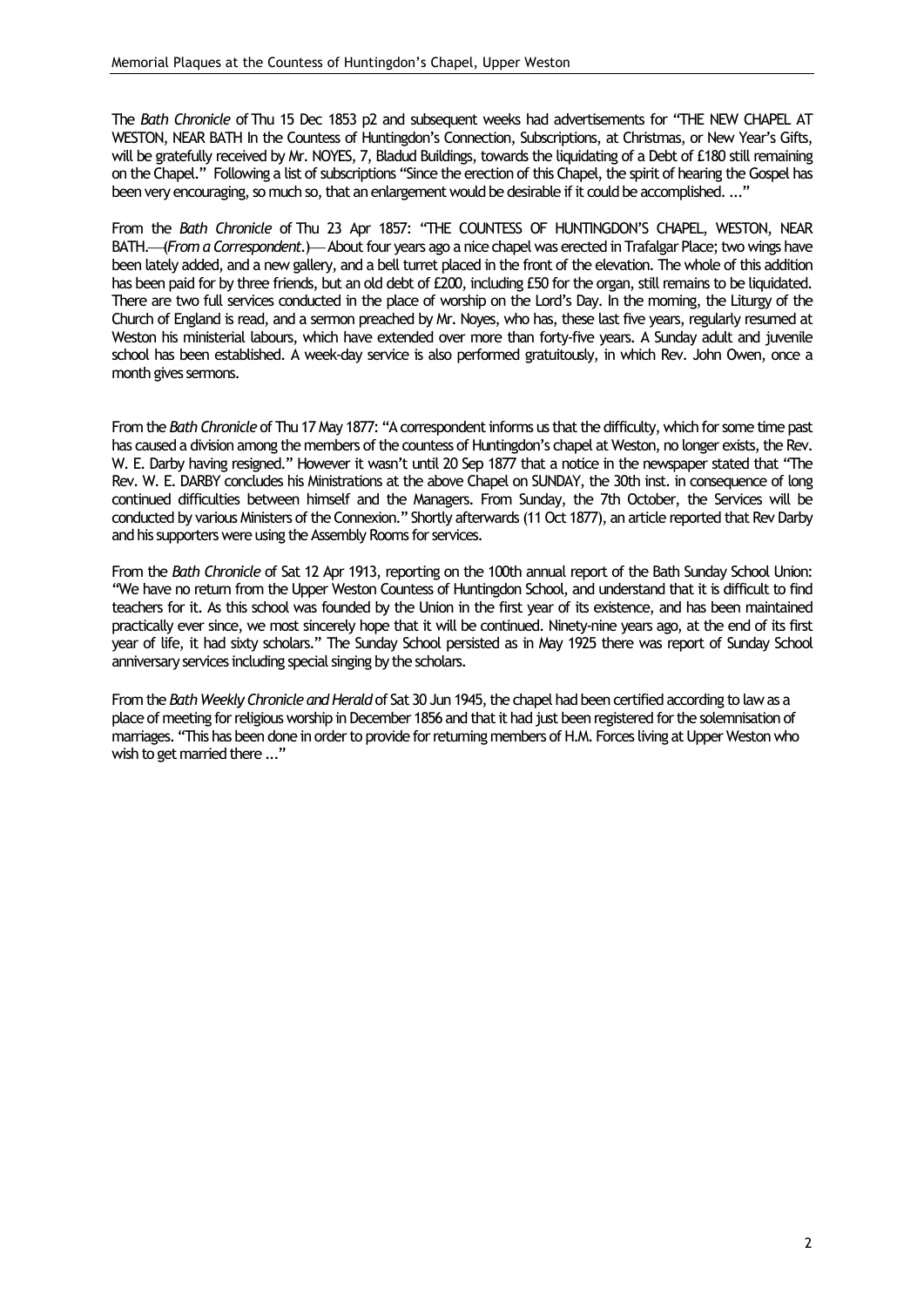







The southern wall with Gardner & Stokes plaques The northern wall with the Bolwell plaque





The organ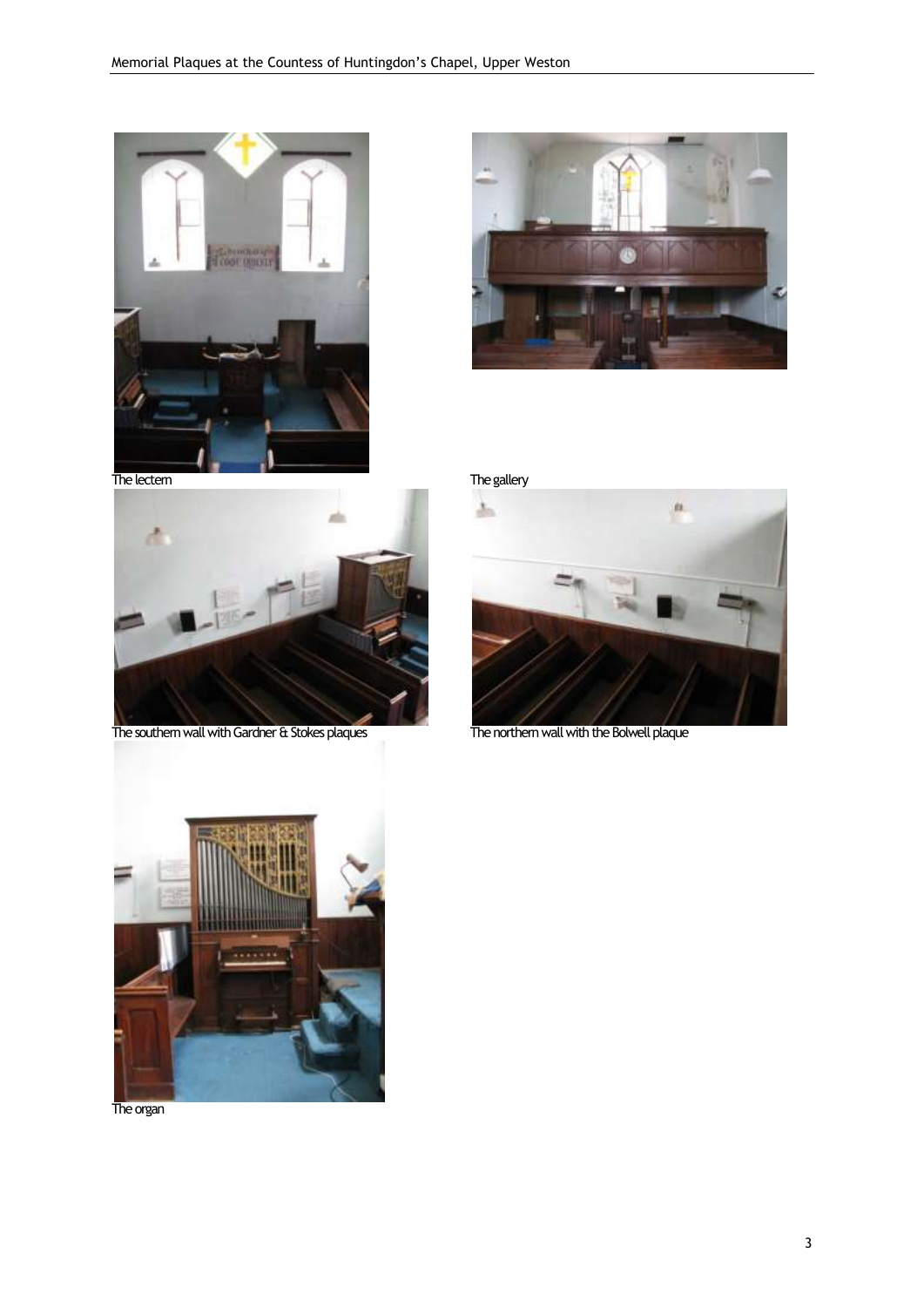

194 SACRED AND UNDYING MEMORY OF MY DEAREST HUSBAND RICHARD JOHN GARDNER WHOSE LIFE WAS DEVOTED TO THE WORK HERE IN COD'S HOUSE KILLED IN ACTION 22 MAY 1940 ACED 29 "IN GOD'S REEPING."

**EDITH ROSE GARDNER BELOVED WIFE** OF THE ABOVE DIED JUNE 18TH 1987 ACED 76 TOCETHER IN CLORY

Birth registered 1890/Q4 Bath, mother's maiden name: Pike.

In the 1901 census at 28 Brook Road, Twerton: Thomas Bolwell, aged 48, widower, foreman horse keeper, born at Bath, and children: Alice K, aged 20, born at Bath, and Harriet E, aged 10, born at Bath.

In the 1911 census at 8 Third Avenue, Oldfield Park, Bath: Thomas Edward Bolwell, aged 58, widower, general labourer, born at Bath, and children: Alice Kate, aged 30, unmarried, at home, born at Bath, and Harriet Elsie, aged 20, unmarried, school teacher, born at Bath.

The death of Harriet Elsie Bolwell, aged 59, was registered 1949/Q4 Bath.

The marriage of Richard John Gardner to Elsie Rose Smith at All Saints', Weston was registered 1939/Q4 Bathavon.

From the *BathChronicleandWeeklyGazette*of Sat 18Jan1941: FELL AT DUNKIRK - Tablet to Memory of Bath Soldier -

At the Countess of Huntingdon's Chapel, Upper Weston, Bath, on Thursday, a tablet was unveiled to the memory of Lance-Corpl. Richard John Gardner, of Bath, who was killed at Dunkirk on May 22, 1940. The tablet was erected at his wife's wish, two brass vases and many flowers being given by the members of the church and Sunday School at which Mr. Gardener was a keen worker.

The widow, who was unable, through ill-health, to attend the service, sent roses.

Messrs. Huntley and Overton conducted the ceremony. Mr. Gardner's favourite hymn, "Fight the Good Fight" being played by Mr. Stokes at the organ. The singing of "Abide With Me" concluded the service.

The death of Edith Rose Gardner, born on 20 Apr 1911, was registered 1987/Jun Bath. Buried in Locksbrook Cemetery – Weston Section (H.1721).